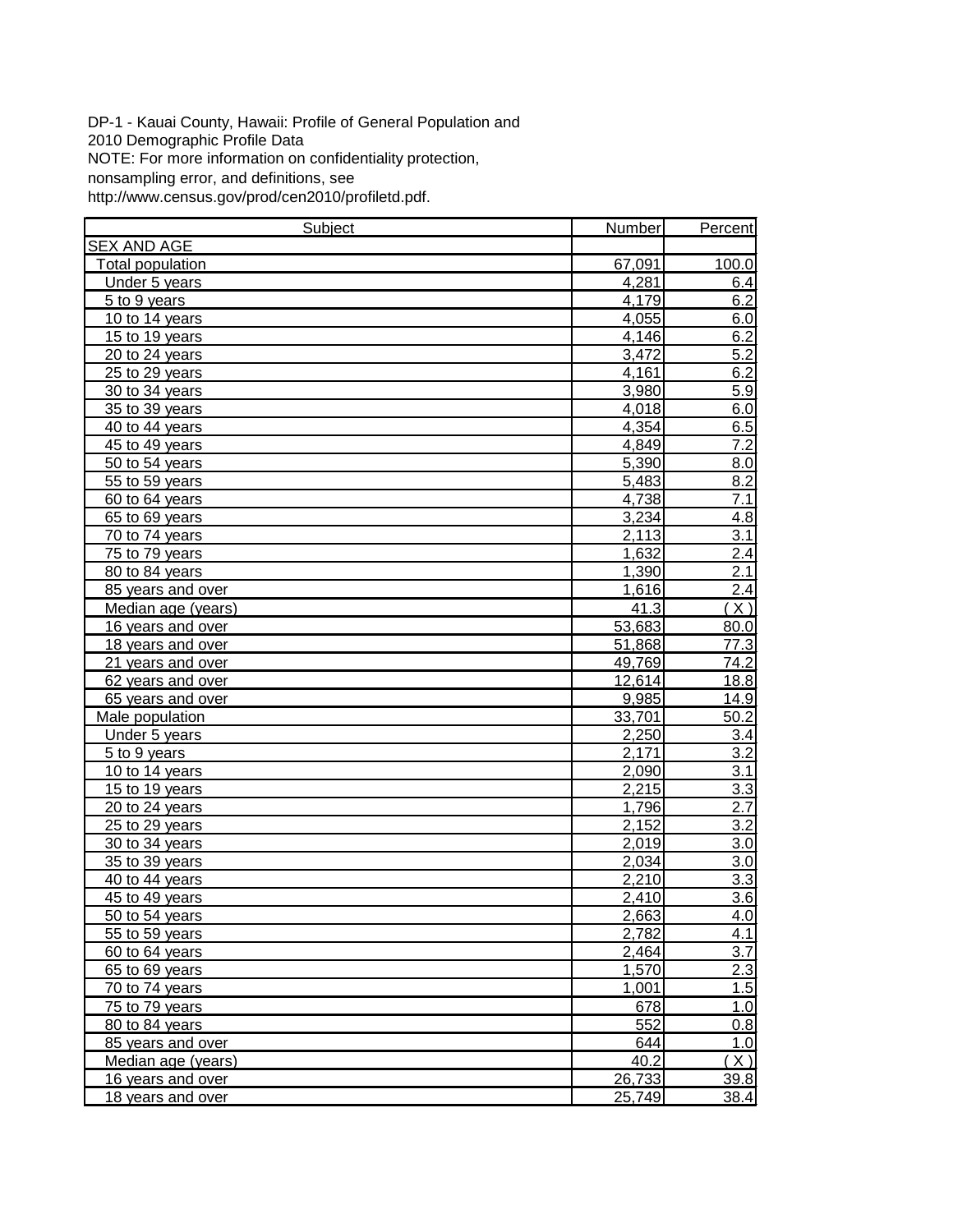| 21 years and over                                              | 24,647             | 36.7           |
|----------------------------------------------------------------|--------------------|----------------|
| 62 years and over                                              | 5,805              | 8.7            |
| 65 years and over                                              | 4,445              | 6.6            |
| Female population                                              | 33,390             | 49.8           |
| Under 5 years                                                  | 2,031              | 3.0            |
| 5 to 9 years                                                   | 2,008              | 3.0            |
| 10 to 14 years                                                 | 1,965              | 2.9            |
| 15 to 19 years                                                 | $\overline{1,931}$ | 2.9            |
| 20 to 24 years                                                 | 1,676              | 2.5            |
| 25 to 29 years                                                 | 2,009              | 3.0            |
| 30 to 34 years                                                 | 1,961              | 2.9            |
| 35 to 39 years                                                 | 1,984              | 3.0            |
| 40 to 44 years                                                 | 2,144              | 3.2            |
| 45 to 49 years                                                 | 2,439              | 3.6            |
| 50 to 54 years                                                 | 2,727              | 4.1            |
| 55 to 59 years                                                 | 2,701              | 4.0            |
| 60 to 64 years                                                 | 2,274              | 3.4            |
| 65 to 69 years                                                 | 1,664              | 2.5            |
| 70 to 74 years                                                 | 1,112              | 1.7            |
| 75 to 79 years                                                 | 954                | 1.4            |
| 80 to 84 years                                                 | 838                | 1.2            |
| 85 years and over                                              | 972                | 1.4            |
| Median age (years)                                             | 42.6               | $\overline{X}$ |
| 16 years and over                                              | 26,950             | 40.2           |
| 18 years and over                                              | 26,119             | 38.9           |
| 21 years and over                                              | 25,122             | 37.4           |
| 62 years and over                                              | 6,809              | 10.1           |
| 65 years and over                                              | 5,540              | 8.3            |
| <b>RACE</b>                                                    |                    |                |
| <b>Total population</b>                                        | 67,091             | 100.0          |
| One Race                                                       | 50,375             | 75.1           |
| White                                                          | 22,159             | 33.0           |
| <b>Black or African American</b>                               | 278                | 0.4            |
| American Indian and Alaska Native                              | 254                | 0.4            |
| Asian                                                          | 21,016             | 31.3           |
| Asian Indian                                                   | 99                 | 0.1            |
| Chinese                                                        | 490                | 0.7            |
| Filipino                                                       | 12,108             | 18.0           |
| <b>Japanese</b>                                                | 6,264              | 9.3            |
| Korean                                                         | 147                | 0.2            |
| Vietnamese                                                     | 84                 | 0.1            |
| Other Asian [1]                                                | 1,824              | 2.7            |
| Native Hawaiian and Other Pacific Islander                     | 6,060              | 9.0            |
| Native Hawaiian                                                | 5,097              | 7.6            |
| Guamanian or Chamorro                                          | 32                 | 0.0            |
| Samoan                                                         | 101                | 0.2            |
| Other Pacific Islander [2]                                     | 830                | 1.2            |
| Some Other Race                                                | 608                | 0.9            |
| Two or More Races                                              | 16,716             | 24.9           |
| White; American Indian and Alaska Native [3]                   | 569                | 0.8            |
| White; Asian [3]                                               | 3,640              | 5.4            |
| White; Black or African American [3]                           | 120                | 0.2            |
| White; Some Other Race [3]                                     | 201                | 0.3            |
| Race alone or in combination with one or more other races: [4] |                    |                |
| White                                                          | 34,166             | 50.9           |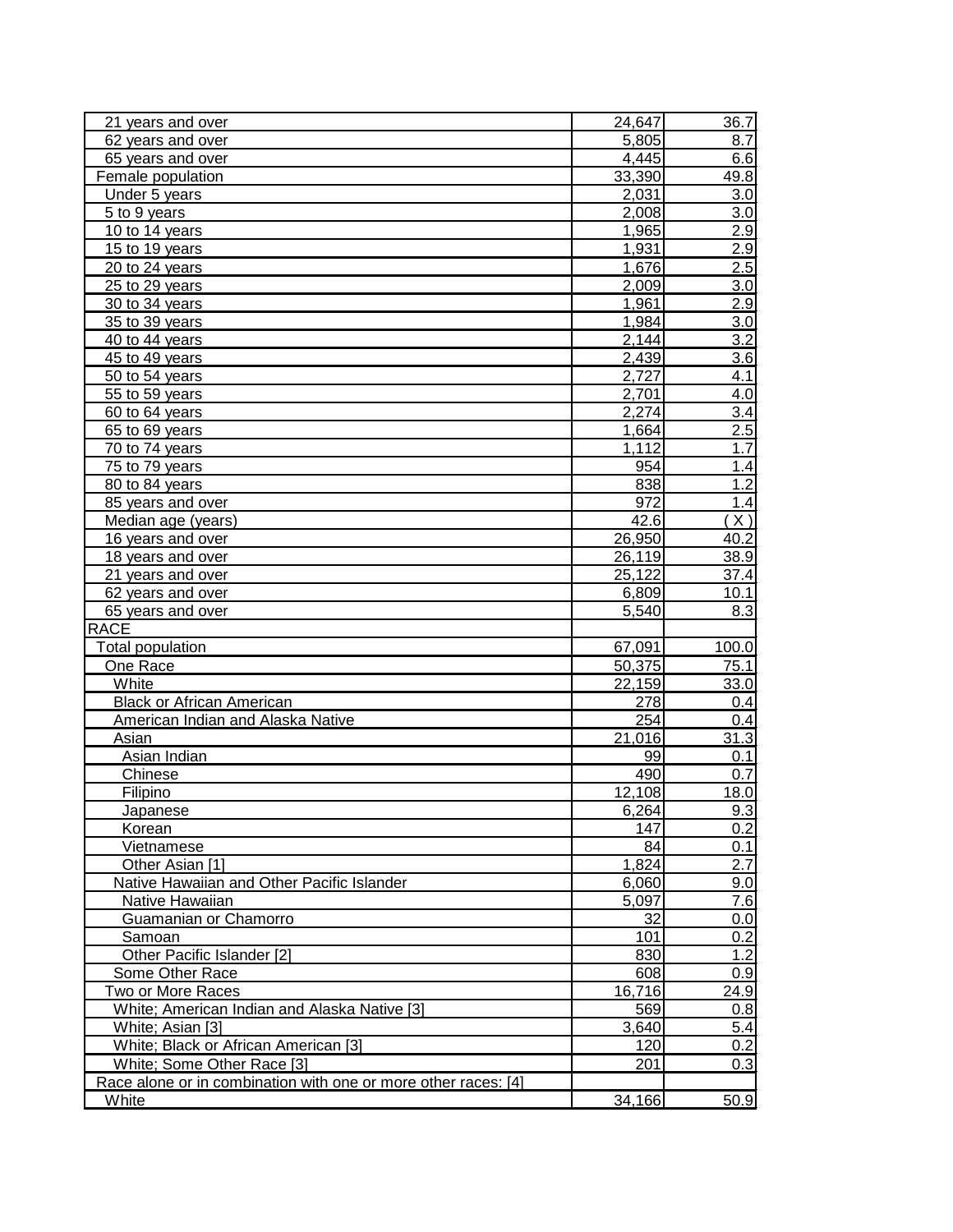| <b>Black or African American</b>                 | 789    | 1.2   |
|--------------------------------------------------|--------|-------|
| American Indian and Alaska Native                | 1,876  | 2.8   |
| Asian                                            | 34,270 | 51.1  |
| Native Hawaiian and Other Pacific Islander       | 17,374 | 25.9  |
| Some Other Race                                  | 1,574  | 2.3   |
| <b>HISPANIC OR LATINO</b>                        |        |       |
| Total population                                 | 67,091 | 100.0 |
| Hispanic or Latino (of any race)                 | 6,315  | 9.4   |
| Mexican                                          | 1,837  | 2.7   |
| Puerto Rican                                     | 2,196  | 3.3   |
| Cuban                                            | 63     | 0.1   |
| Other Hispanic or Latino [5]                     | 2,219  | 3.3   |
| Not Hispanic or Latino                           | 60,776 | 90.6  |
| HISPANIC OR LATINO AND RACE                      |        |       |
| Total population                                 | 67,091 | 100.0 |
| Hispanic or Latino                               | 6,315  | 9.4   |
| White alone                                      | 1,548  | 2.3   |
| Black or African American alone                  | 20     | 0.0   |
| American Indian and Alaska Native alone          | 96     | 0.1   |
| Asian alone                                      | 720    | 1.1   |
| Native Hawaiian and Other Pacific Islander alone | 344    | 0.5   |
| Some Other Race alone                            | 534    | 0.8   |
| Two or More Races                                | 3,053  | 4.6   |
| Not Hispanic or Latino                           | 60,776 | 90.6  |
| White alone                                      | 20,611 | 30.7  |
| Black or African American alone                  | 258    | 0.4   |
| American Indian and Alaska Native alone          | 158    | 0.2   |
| Asian alone                                      | 20,296 | 30.3  |
| Native Hawaiian and Other Pacific Islander alone | 5,716  | 8.5   |
| Some Other Race alone                            | 74     | 0.1   |
| Two or More Races                                | 13,663 | 20.4  |
| <b>RELATIONSHIP</b>                              |        |       |
| Total population                                 | 67,091 | 100.0 |
| In households                                    | 65,930 | 98.3  |
| Householder                                      | 23,240 | 34.6  |
| Spouse [6]                                       | 11,654 | 17.4  |
| Child                                            | 17,807 | 26.5  |
| Own child under 18 years                         | 11,505 | 17.1  |
| Other relatives                                  | 7,770  | 11.6  |
| Under 18 years                                   | 3,195  | 4.8   |
| 65 years and over                                | 1,224  | 1.8   |
| Nonrelatives                                     | 5,459  | 8.1   |
| Under 18 years                                   | 431    | 0.6   |
| 65 years and over                                | 333    | 0.5   |
| Unmarried partner                                | 2,049  | 3.1   |
| In group quarters                                | 1,161  | 1.7   |
| Institutionalized population                     | 628    | 0.9   |
| Male                                             | 336    | 0.5   |
| Female                                           | 292    | 0.4   |
| Noninstitutionalized population                  | 533    | 0.8   |
| Male                                             | 363    | 0.5   |
| Female                                           | 170    | 0.3   |
| <b>HOUSEHOLDS BY TYPE</b>                        |        |       |
| Total households                                 | 23,240 | 100.0 |
| Family households (families) [7]                 | 16,147 | 69.5  |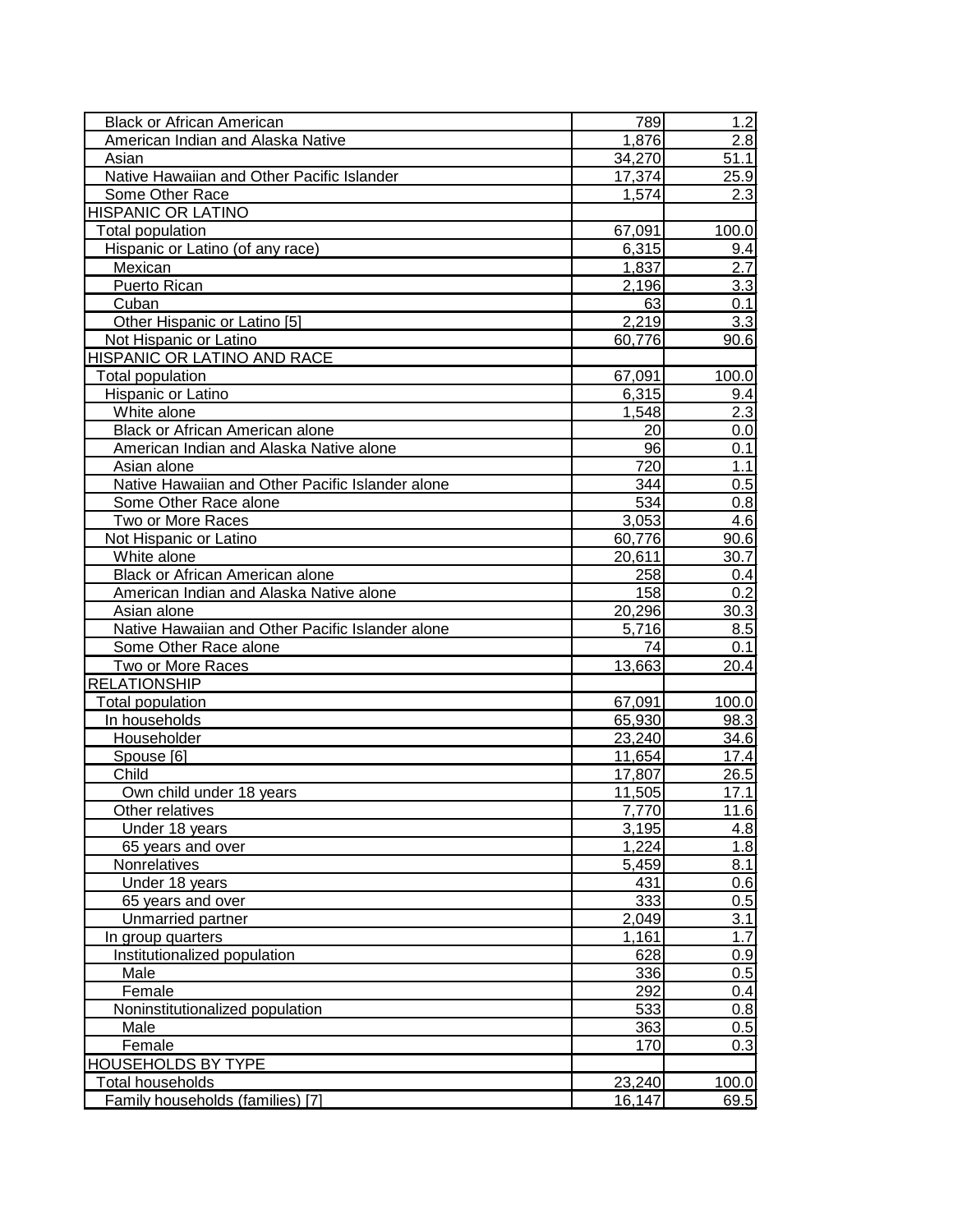| With own children under 18 years                | 6,368  | 27.4             |
|-------------------------------------------------|--------|------------------|
| Husband-wife family                             | 11,654 | 50.1             |
| With own children under 18 years                | 4,289  | 18.5             |
| Male householder, no wife present               | 1,569  | 6.8              |
| With own children under 18 years                | 779    | 3.4              |
| Female householder, no husband present          | 2,924  | 12.6             |
| With own children under 18 years                | 1,300  | 5.6              |
| Nonfamily households [7]                        | 7,093  | 30.5             |
| Householder living alone                        | 5,255  | 22.6             |
| Male                                            | 2,493  | 10.7             |
| 65 years and over                               | 655    | 2.8              |
| Female                                          | 2,762  | 11.9             |
| 65 years and over                               | 1,370  | 5.9              |
| Households with individuals under 18 years      | 7,989  | 34.4             |
| Households with individuals 65 years and over   | 7,175  | 30.9             |
| Average household size                          | 2.84   | <u>X)</u>        |
| Average family size [7]                         | 3.31   | X)               |
| <b>HOUSING OCCUPANCY</b>                        |        |                  |
| Total housing units                             | 29,793 | 100.0            |
| Occupied housing units                          | 23,240 | 78.0             |
| Vacant housing units                            | 6,553  | 22.0             |
| For rent                                        | 1,312  | 4.4              |
| Rented, not occupied                            | 61     | 0.2              |
| For sale only                                   | 251    | 0.8              |
| Sold, not occupied                              | 51     | 0.2              |
| For seasonal, recreational, or occasional use   | 4,172  | 14.0             |
| All other vacants                               | 706    | 2.4              |
| Homeowner vacancy rate (percent) [8]            | 1.8    | X)               |
| Rental vacancy rate (percent) [9]               | 12.3   | X)               |
| <b>HOUSING TENURE</b>                           |        |                  |
| Occupied housing units                          | 23,240 | 100.0            |
| Owner-occupied housing units                    | 13,968 | 60.1             |
| Population in owner-occupied housing units      | 41,412 | X)               |
| Average household size of owner-occupied units  | 2.96   | $(\overline{X})$ |
| Renter-occupied housing units                   | 9,272  | 39.9             |
| Population in renter-occupied housing units     | 24,518 | X)               |
| Average household size of renter-occupied units | 2.64   | $\overline{X}$   |

X Not applicable.

[1] Other Asian alone, or two or more Asian categories.

[2] Other Pacific Islander alone, or two or more Native Hawaiian and

Other Pacific Islander categories.

[3] One of the four most commonly reported multiple-race

combinations nationwide in Census 2000.

[4] In combination with one or more of the other races listed. The six numbers may add to more than the total population, and the six percentages may add to more than 100 percent because individuals may report more than one race.

[5] This category is composed of people whose origins are from the Dominican Republic, Spain, and Spanish-speaking Central or South American countries. It also includes general origin responses such as "Latino" or "Hispanic."

[6] "Spouse" represents spouse of the householder. It does not reflect all spouses in a household. Responses of "same-sex spouse" were edited during processing to "unmarried partner."